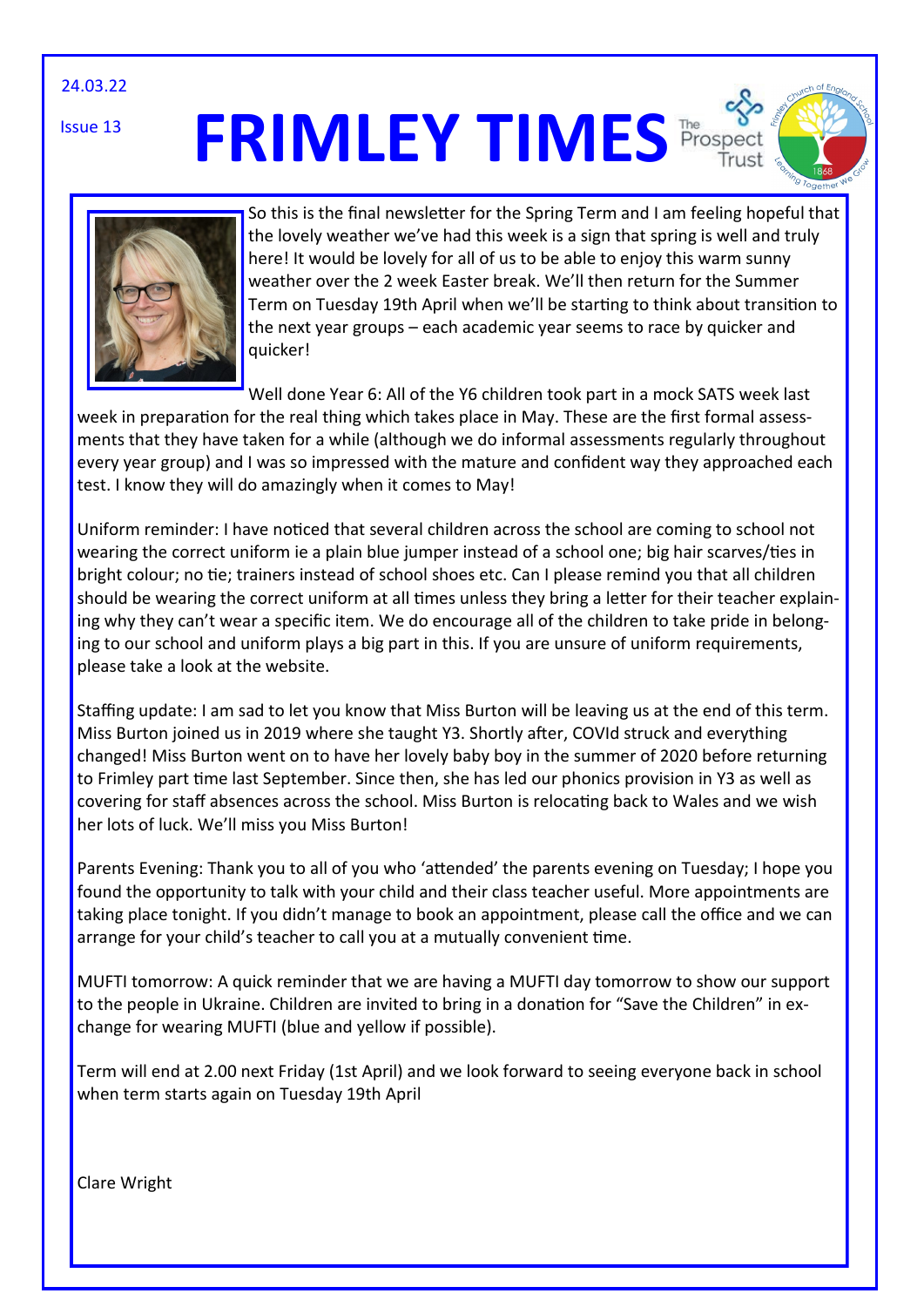

#### STEM Club Spring Term

This term we covered two Stem Science topics: Future World and Extreme Elements. Our Future World investigations included exploring electrical circuits, trying to create a garment with LED light effects, exploring graphite circuits and making electrical dough.

More recently we tried to make a rainbow – exploring water and light – and tried to create a barrier using our own choice of materials to protect our clay shores from a tsunami! The tsunami investigation got very messy but our barriers managed to dissipate a large wave even if it didn't stop the wave entirely.

In the last session we carried out a Pond Survey as the weather was so good. We saw newts and caught 2 young ones as well as various nymphs, pond snails and lots of water louses.

'I enjoyed creating rainbows because it stretched my mind to wonder how it worked.' Matthew Yr6

'I liked doing the tsunamis because I got to think of ideas to protect countries. ' Molly Yr5

'I enjoyed pond dipping; learning about new creatures and overcoming fears. It made me think about how much is out there to discover.' Amelia Yr5

Sarah Phillips

As part of our Web Wednesday assembly we explored Youtube Kids and Youtube. We discussed what we view when on Youtube Kids and about some of our favourite Youtubers. This poster from National Online Safety, gives some top tips about how to keep yourself safe when on Youtube Kids

# [Youtube Poster](https://www.frimley.surrey.sch.uk/_site/data/files/learning/C9159C54A9F7656D2139494368CE67F0.pdf)

**Ukraine fundraising**: Megan (Y4) and Sam (Y5) have both shown real empathy and care this weekend and have been raising funds for Ukraine. Megan made and sold chocolate brownies while Sam sold unwanted books and lego figures online. Thank you to both of you.

Several children have asked about holding a cake sale to raise funds for Ukraine. We will hold one after school under the canopy by Y5 on Friday 1st April with Thomas (6C) and Lucille (3R) collecting donations. Please send in any cakes or cookies on that day.